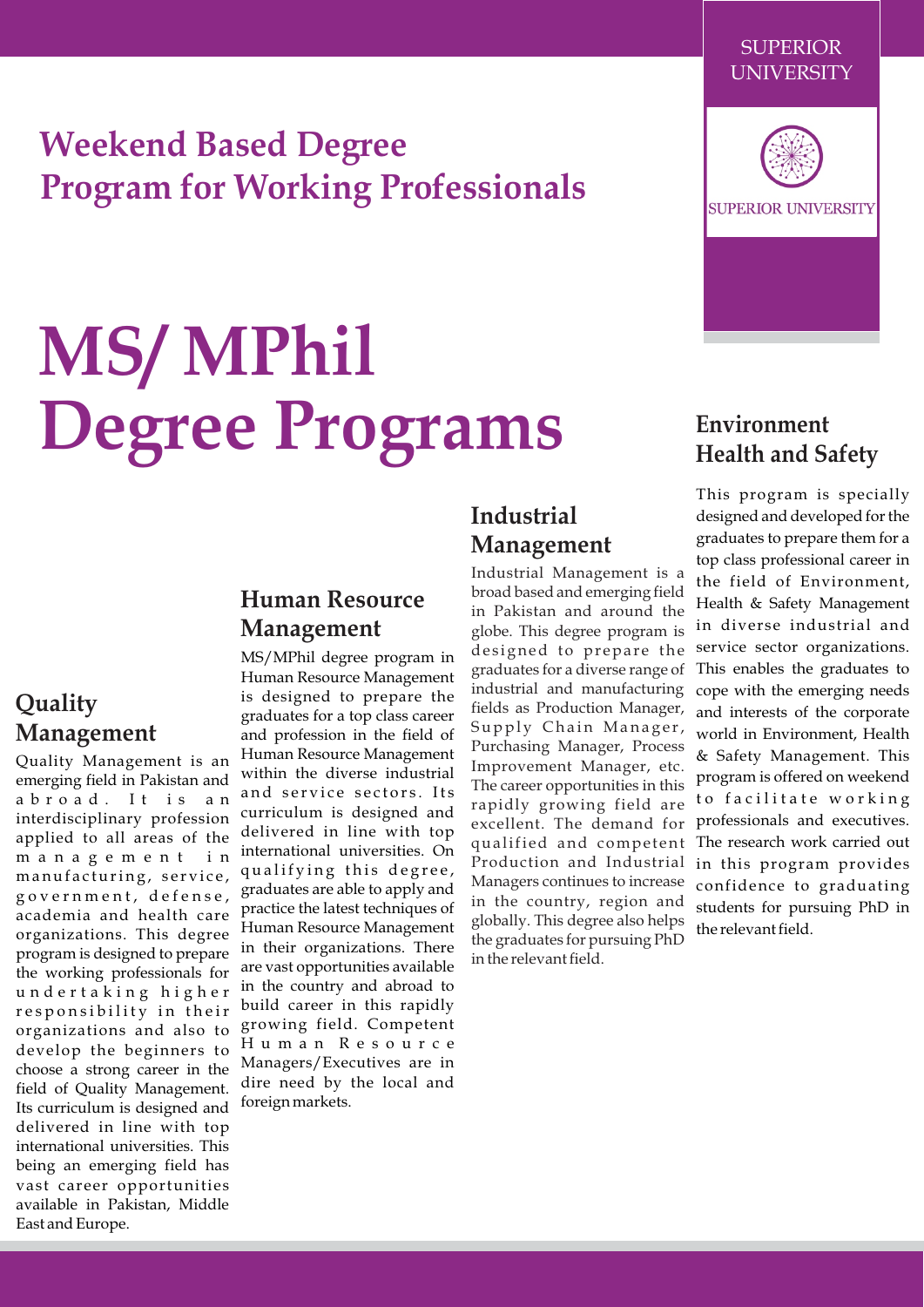- **Quality Management**
- **Industrial Management**
- **Human Resource Management**
- **Environment, Health & Safety Management**

# **Curriculum**

| Quality                                          |                   | <b>Human Resource</b>                            |                   | Industrial                             |                   | EHS                                                       |                  |
|--------------------------------------------------|-------------------|--------------------------------------------------|-------------------|----------------------------------------|-------------------|-----------------------------------------------------------|------------------|
| Management                                       |                   | Management                                       |                   | Management                             |                   | <b>MANAGEMENT</b>                                         |                  |
|                                                  |                   |                                                  |                   |                                        |                   |                                                           |                  |
| <b>SEMESTER 1</b>                                | <b>Credit hrs</b> | <b>SEMESTER 1</b>                                | <b>Credit hrs</b> | <b>SEMESTER 1</b>                      | <b>Credit hrs</b> | <b>SEMESTER 1</b>                                         | <b>Credit hr</b> |
| Quantitative Techniques                          | 3                 | Quantitative Techniques                          | 3                 | Quantitative Techniques                | 3                 | Quantitative Techniques                                   |                  |
| <b>Total Quality Management</b>                  | 3                 | <b>Total Quality Management</b>                  | 3                 | <b>Total Quality Management</b>        | 3                 | <b>Total Quality Management</b>                           | 3                |
| Strategic Human Resource<br>Management           | 3                 | Strategic Human Resource<br>Management           | 3                 | Strategic Human Resource<br>Management | 3                 | Strategic Human Resource<br>Management                    |                  |
| <b>SEMESTER 2</b>                                |                   | <b>SEMESTER 2</b>                                |                   | <b>SEMESTER 2</b>                      |                   | <b>SEMESTER 2</b>                                         |                  |
| Six Sigma                                        | 3                 | <b>Industrial Relations</b><br>& Labor Laws      | 3                 | Six Sigma                              | 3                 | <b>Principles &amp; Practices</b><br>of Safety Management |                  |
| Research Methodology                             | 3                 | Research Methodology                             | 3                 | Research Methodology                   | 3                 | Research Methodology                                      |                  |
| Metrology & Lab Testing                          | 3                 | <b>Advanced HR Practices</b>                     | 3                 | Supply Chain Management                | 3                 | <b>EHS Laws &amp; Regulations</b>                         |                  |
| <b>SEMESTER 3</b>                                |                   | <b>SEMESTER 3</b>                                |                   | <b>SEMESTER 3</b>                      |                   | <b>SEMESTER 3</b>                                         |                  |
| Project Management                               | 3                 | Recruitment Selection,<br>Training & Development | 3                 | Project Management                     | 3                 | Effluent, Emission Control<br>and Solid Waste Management  |                  |
| <b>Statistical Process Control</b>               | 3                 | Compensation &<br>Performance Management         | 3                 | <b>Statistical Process Control</b>     | 3                 | Industrial Disaster Management 3                          |                  |
| <b>Quality Management</b><br>Systems & Standards | 3                 | Leadership &<br>Organizational Behavior          | 3                 | <b>Operations Management</b>           | 3                 | <b>Risk Assessment</b><br>& Management                    |                  |
| <b>SEMESTER 4</b>                                |                   | <b>SEMESTER 4</b>                                |                   | <b>SEMESTER 4</b>                      |                   | <b>SEMESTER 4</b>                                         |                  |
| Elective-I                                       | 3                 | Elective-I                                       | 3                 | Elective-I                             | 3                 | Elective-I                                                |                  |
| Elective-II                                      | 3                 | Elective-II                                      | 3                 | Elective-II                            | 3                 | Elective-II                                               |                  |
| Elective-III                                     | 3                 | Elective-III                                     | 3                 | Elective-III                           | 3                 | Elective-III                                              |                  |

# **Benefits**

Classes on weekend bases to facilitate beginners and working professionals to enhance their academic qualification for career growth & opportunities.

and the contract

- Create professional abilities in the students to undertake higher responsibilities in the organizations.
- Provide job opportunities to beginners and strong career growth to professionals in the industrial and service sectors including academia
- The body of knowledge of each program has compatibility with international degree programs.
- Best suited programs for entrepreneurship / or for those who intend to setup their own industrial business.

- Develop analytical abilities in the students for problem solving and process improvement.
- Research opportunities provided help students in pursuing their PhD at any later stage.
- Faculty in each program is a blend of academicians and working professionals.
- Industrial visits and guest speakers are regular feature of each program.

. . . . . . . . . . . . . . 1



#### **SUPERIOR UNIVERSITY**

Mob +92 337-7772588, UAN: 0331-1111035, E-Mail :- farzana.khan@academics.com.pk

# **MS Programs Constructed Salient Features**

**Duration: 2 Years (each program) Courses to be studied: 12 (3 cr hrs each course) MS Program (total cr hrs) 36 cr hrs**

**Semesters – course work 4 Semesters (6 months each)**



Credit hrs 3